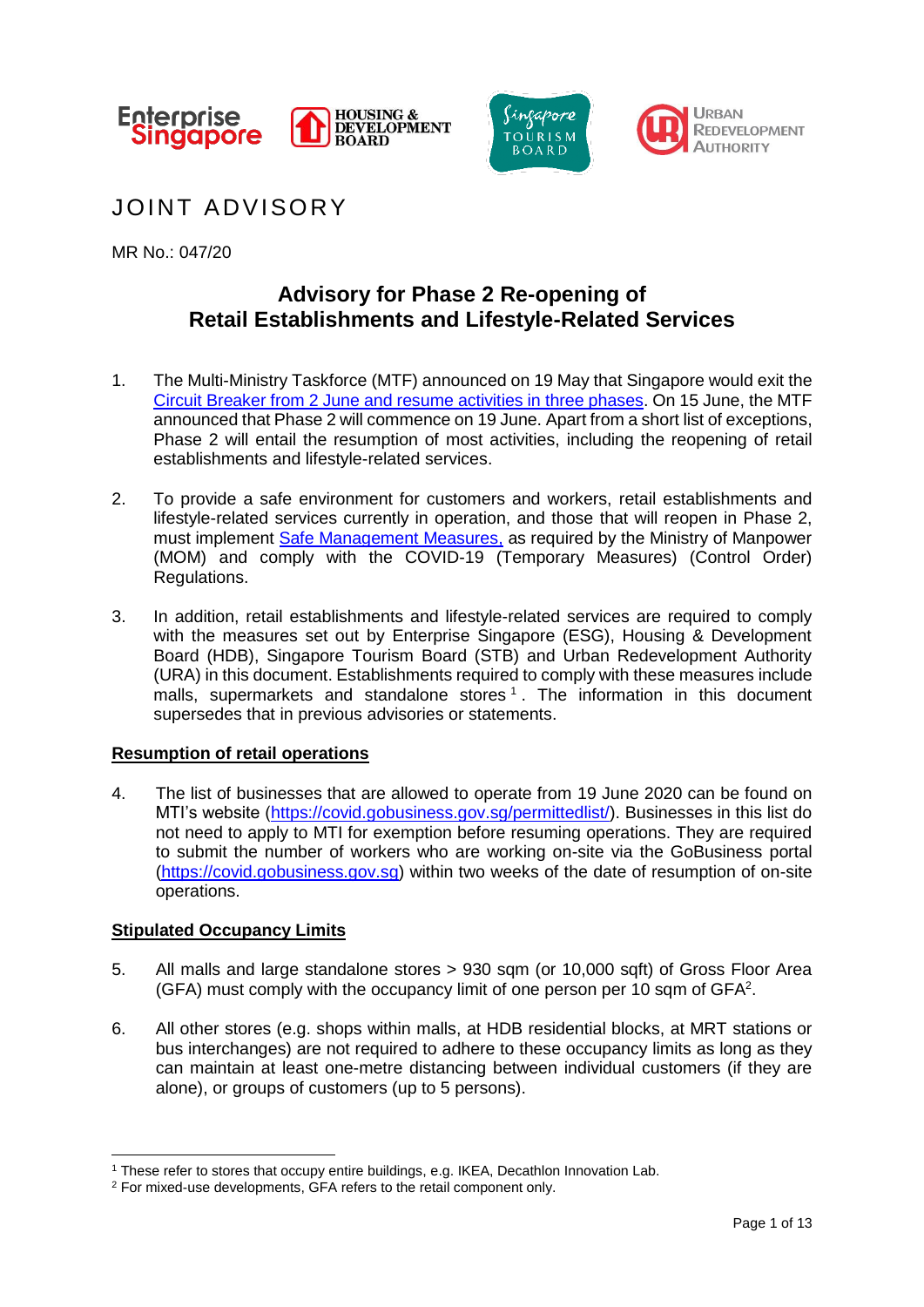#### **Safe Management Measures – Customer-facing Operations/Front-of-house**

7. The following measures apply to all customer-facing operations of retail establishments.

#### 7.1. **Queue management**

7.1.1. Retail establishments are to clearly demarcate queue lines for customers at entrances, cashier counters, weighing counters, fitting rooms and where required, and must ensure at least one-metre spacing between customers (e.g. through floor markers).

#### 7.2. **Crowd management**

- 7.2.1. Activities and events in stores or mall atriums must not be held<sup>3</sup>.
- 7.2.2. All common play areas for children/toddlers/infants in retail stores or malls must be closed<sup>4</sup>.

#### 7.3. **Contact tracing**

7.3.1. All malls, large standalone stores, supermarkets, stores providing beauty services, and other large retail stores with > 930 sqm (or 10,000 sqft) of GFA must implement SafeEntry<sup>5</sup> for customers and visitors, to facilitate the collection of information for contact tracing when needed.

#### 7.4. **Health checks**

1

7.4.1. All malls, large standalone stores, supermarkets and stores providing beauty services must conduct temperature screening<sup>6</sup> and checks on visible symptoms<sup>7</sup> for customers at entrances<sup>8</sup>, and turn away those with fever and/or who appear unwell<sup>9</sup>.

# 7.5. **Cleanliness and hygiene**

- All employees, customers, delivery personnel and other onsite personnel must put on their masks properly at all times $10$ .
- 7.5.2 Product testers and samples that require customer contact, e.g. cosmetics and food samples, must be removed.
- 7.5.3 Retail establishments must ensure frequent cleaning and disinfection of:
	- common spaces such as counters and display shelves, where customers are served;
	- items such as shopping trolleys/baskets and handrails, which have high human contact; and

<sup>&</sup>lt;sup>3</sup> Such activities may be allowed for supermarkets on a case-by-case basis, if an extension of existing retail space is deemed necessary as part of safe management measures. Approval must be sought from ESG.

<sup>4</sup> These play areas refer to the facilities provided free of charge in the shops or at the malls' common areas.

<sup>5</sup> More information on SafeEntry and a full list of places where SafeEntry must be deployed can be found at [https://www.safeentry.gov.sg/deployment.](https://www.safeentry.gov.sg/deployment) Note that SafeEntry can be done via QR code/NRIC scanning, or manual entry of NRIC number & particulars through a dedicated device. Businesses should not decline entry to visitors unless the individual does not use SafeEntry QR or SafeEntry NRIC application and refuses to provide particulars to assist with manual entry.

<sup>&</sup>lt;sup>6</sup> Individuals with temperatures above 38 degrees Celsius are considered as having a fever.

<sup>7</sup> Notable visible symptoms to look out for include: (a) coughing; (b) sneezing; (c) breathlessness; and (d) a runny nose.

<sup>&</sup>lt;sup>8</sup> Supermarkets and stores providing beauty services in malls need not conduct temperature screening and checks on visible symptoms for customers if the mall is already doing so.

<sup>9</sup> Except where the individual is entering the permitted premises to seek medical treatment for a specified symptom. <sup>10</sup> Under the COVID-19 (Temporary Measures) (Control Order) Regulations 2020, every individual must wear a mask over the individual's nose and mouth at all times when the individual is not in his or her ordinary place of residence. Refer to MOH's latest guidance for use of masks and face shields at [https://www.moh.gov.sg/news](https://www.moh.gov.sg/news-highlights/details/guidance-for-use-of-masks-and-face-shields)[highlights/details/guidance-for-use-of-masks-and-face-shields.](https://www.moh.gov.sg/news-highlights/details/guidance-for-use-of-masks-and-face-shields)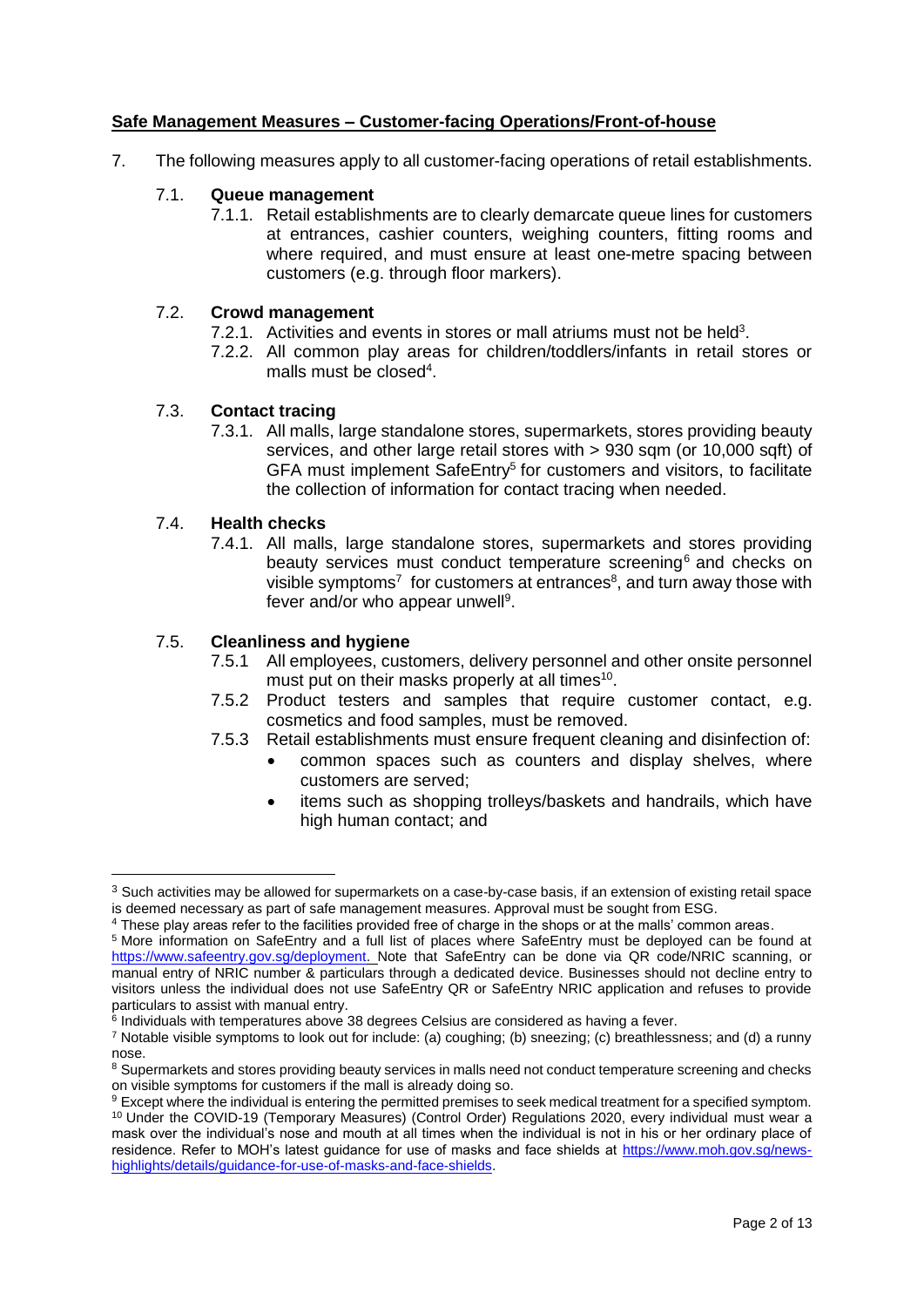- interactive hardware such as iPads, self-checkout kiosks or lift buttons.
- 8. Retail establishments should put up clear signages to remind customers of the above measures (in Para 7) where applicable, and train and deploy service personnel to provide clear communication to customers on safe distancing measures.
- 9. Refer to **Annex A** for other recommended guidelines, and **Annex C** on guidance for specific trades.

#### **Safe Management Measures – Workplace Premises<sup>11</sup>**

10. To ensure COVID-safe workplaces, retail establishments should take care of their workers, workplaces and those who may become unwell at their workplaces, as outlined in MOM's Requirements for Safe Management Measures at the workplace.

Refer to [MOM's website](https://www.mom.gov.sg/covid-19/requirements-for-safe-management-measures) for greater details and **Annex B** for a summary of these measures.

#### **Enforcement of measures**

- 11. Government agencies will be conducting inspections following Phase 2 reopening to check on the proper implementation of the Safe Management Measures. **Under the COVID-19 (Temporary Measures) Act passed in Parliament on 7 April 2020, firsttime offenders will face a fine of up to S\$10,000, imprisonment of up to six months, or both. Subsequent offences may face a fine of up to S\$20,000, imprisonment of up to twelve months, or both.**
- 12. Businesses that do not implement or comply with the government's safe distancing advisories may be ineligible for government grants, loans, tax rebates and other assistance.
- Annex A Other recommended guidelines for customer-facing operations
- Annex B Summary of Safe Management Measures required at the workplace premises
- Annex C Trade-specific Safe Management Measures for Retail Establishments and Lifestyle-Related Services
- Annex D Checklist of Safe Management Measures (customer-facing Operations)

Issued by: **Enterprise Singapore Housing & Development Board Singapore Tourism Board Urban Redevelopment Authority**

**Updated as of 16 June 2020**

<u>.</u>

**\_\_\_\_\_\_\_\_\_\_\_\_\_\_\_\_\_\_\_\_\_\_\_\_\_\_\_\_\_\_\_\_\_\_\_\_\_\_\_\_\_\_\_\_\_\_\_\_\_\_\_\_\_\_\_\_\_\_\_\_\_\_\_\_\_\_\_\_\_\_\_\_\_**

<sup>11</sup> Refers to the retail establishments' back-of-house operations involving employees, including at offices, warehouses and manufacturing facilities.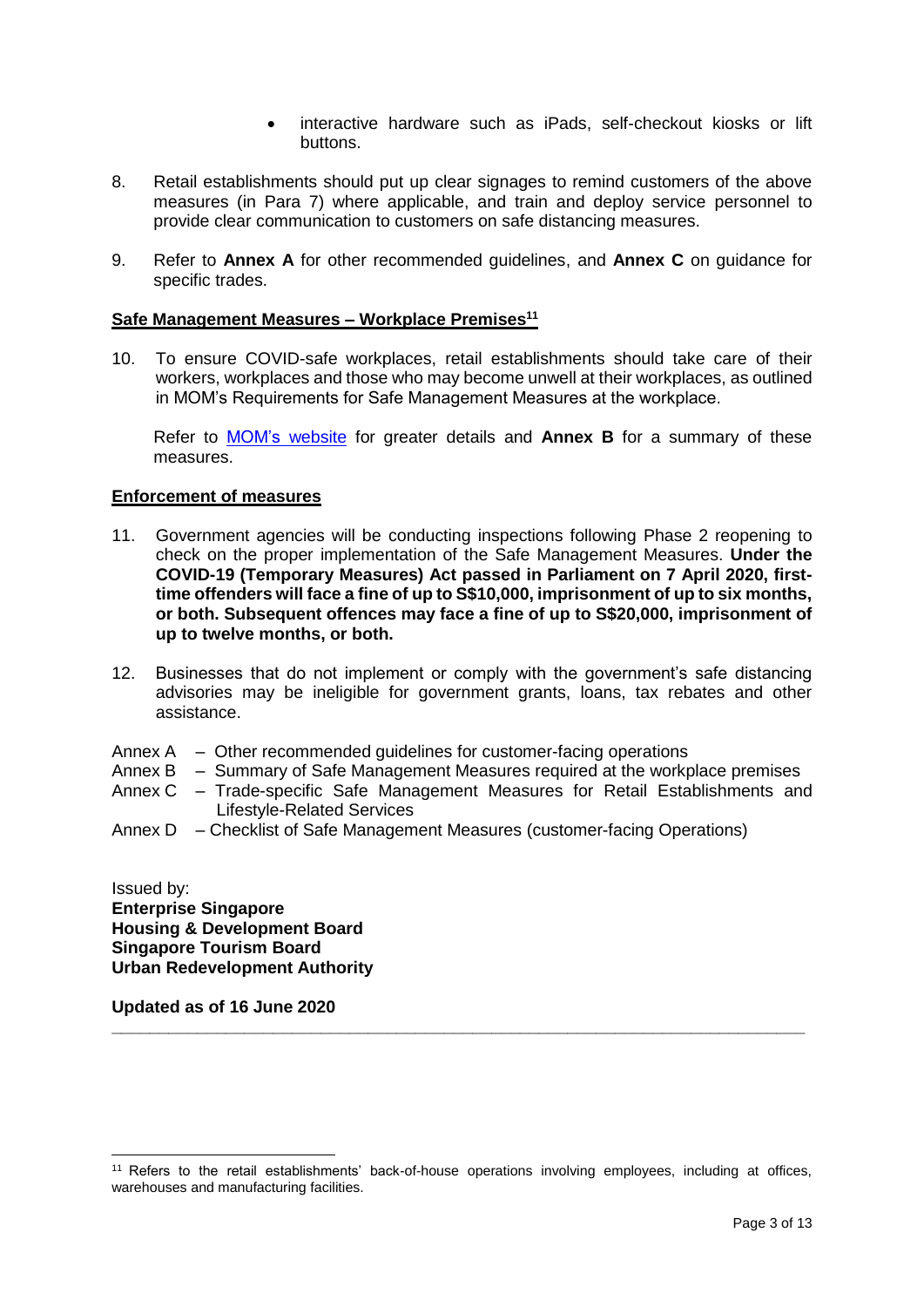#### **Other recommended guidelines for customer-facing operations**

*(Note: These are additional suggestions for retail establishments to put in place, where practicable)*

#### **A. Queue management**

Queues should not cause congestion for neighbouring establishments or at other parts of the mall.

#### **B. Crowd management**

- Avoid activities that would attract crowds in and outside of the retail establishment (e.g. providing special discounts or offers for reopening) for at least two weeks from Phase 2 reopening.
- If customers are found to be in groups of more than 5 persons, they should be quickly dispersed.
- An SOP should be put in place to manage long queues and large crowds that could form both inside and outside stores (e.g. at areas with popular products) and/or the mall.
- Encourage the use of self-checkout, cashless or contactless payment to reduce contact between employees and customers.
- Encourage customers to book appointments, for the viewing and testing of products, as well as for service provision (e.g. for repairs, or provision of other services).
- Consider placing frequently purchased goods and necessities near the entrance or checkout to facilitate movement and reduce in-store dwell time.

#### **C. Contact tracing**

All other retail stores not listed in para 7.3.1 of the advisory are strongly encouraged to implement SafeEntry where practicable.

#### **D. Health checks**

- All other retail stores not located within malls are strongly encouraged to conduct temperature screening and checks on visible symptoms where practicable.

#### **E. Cleanliness and hygiene**

- Limit display and testing of products, e.g. stationery, laptops, mobile phones, etc. Employees to conduct product demonstrations if required. Such products should also be sanitised regularly.
- Where possible, place hand sanitisers in close proximity of store entrances and hightouch surfaces like door handles, and encourage customers to sanitise their hands before entering and handling products on display.
- Products **that customers touch frequently** such as clothes, footwear, jewellery, accessories and optical products, should be cleaned, sanitised or sterilised frequently, where possible.

#### **F. Encourage online retail, and "click & collect" for goods and delivery**

- Encourage online retail and click-and-collect from store, to reduce dwell time
- Where practicable, collection and delivery from the store must be spaced out and contactless.
- Take reasonable steps to ensure that delivery personnel observe at least one-metre spacing at all times and do not cluster together.
- Refer to the [Advisory for Delivery Businesses](https://www.enterprisesg.gov.sg/covid-19/safe-distance#FBORD) for quidelines on delivery requirements.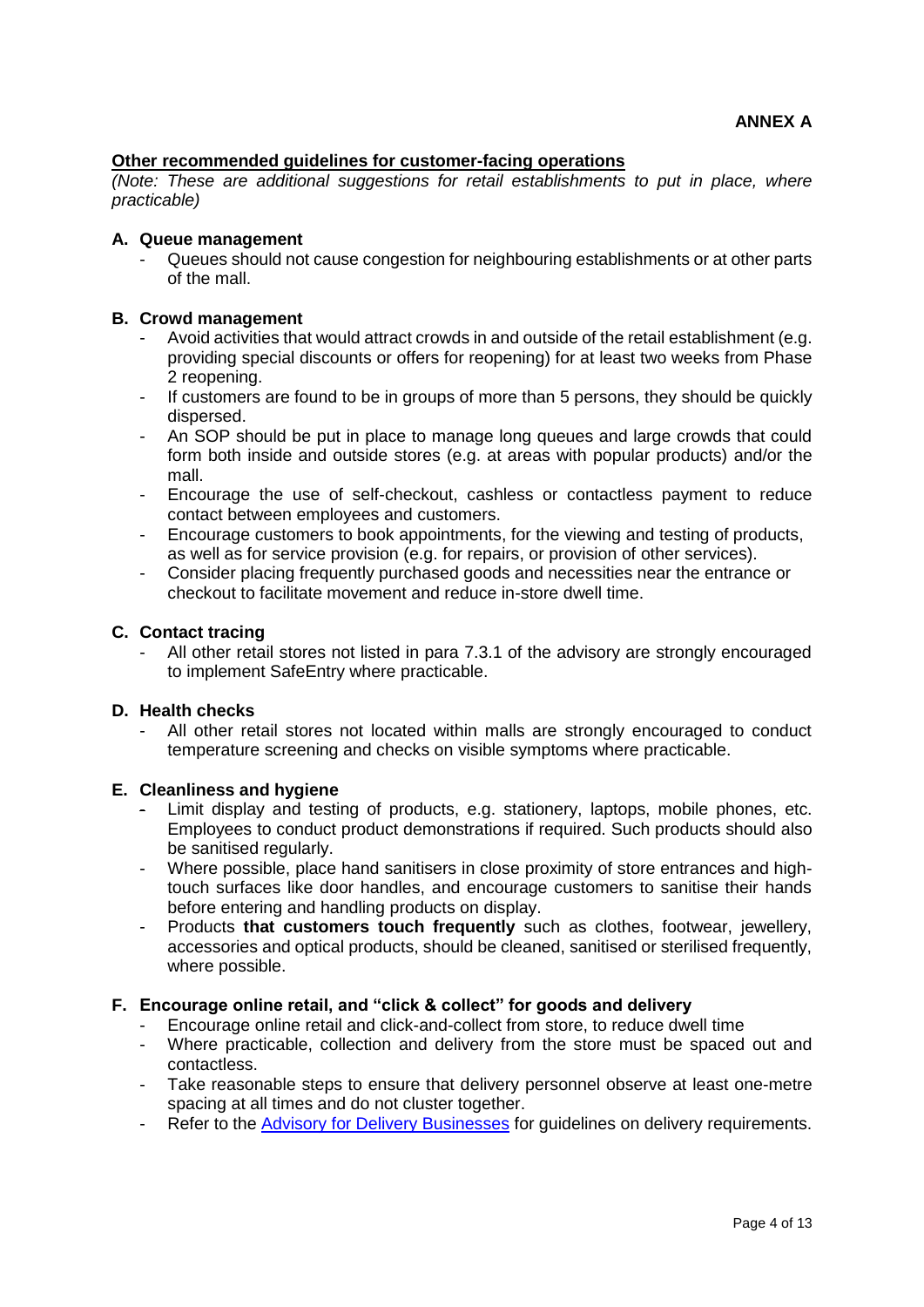#### **Summary of Safe Management Measures required at the workplace premises**

The Ministry of Manpower (MOM), the National Trades Union Congress (NTUC), and the Singapore National Employers Federation (SNEF) have issued details of the Safe Management Measures for employers to resume operations. These requirements are meant for general workplace settings.

Refer to [MOM's website](https://www.mom.gov.sg/covid-19/requirements-for-safe-management-measures) for full details.

#### **A. Take care of your workers**

- Actively enable employees to work from home. Working from home must remain the default for all businesses where feasible.
- For job roles or functions where employees cannot work from home, employers should stagger work and break hours, and implement shift or split team arrangements.
- There should be no cross-deployment or interaction between employees in different shifts, teams or worksites, even outside of work. If cross-deployment cannot be avoided (e.g. due to the nature of the job), additional safeguards must be taken to minimise the risk of cross infection.
- Wear masks and other necessary personal protective equipment at the workplace and observe good personal hygiene. Employees should keep their masks on at all times except when eating.

#### **B. Take care of the workplace**

<u>.</u>

- Use the SafeEntry visitor management system to record all personnel (including employees, vendors and visitors) entering the workplace<sup>12</sup>.
- Retail establishments are encouraged to reduce the number of employees onsite, including third party suppliers and merchandisers, particularly for smaller premises, in order to allow for safe distancing. Where physical interaction cannot be avoided, precautions should be taken to ensure clear physical spacing of at least one metre between all personnel at all times, including at common areas and during break/meal times.
- Step up cleaning of workplace premises and provide cleaning and disinfecting agents like soap and sanitisers at common areas and to frontline personnel.

## **C. Take care of workers who become unwell at the workplace**

Ensure regular checks for temperature and respiratory symptoms for all onsite employees and visitors (e.g. vendors and contractors), twice daily, or where relevant. Employers must be able to demonstrate that these checks are in place during inspections.

#### **D. Implement a system of Safe Management Measures**

- Employers must appoint **Safe Management Officer(s) (SMO)** to assist in the implementation, coordination and monitoring of the Safe Management Measures at the workplace. Employers must provide appointed SMOs with adequate instruction, information and supervision as is necessary for them to fulfil their required duties.

<sup>&</sup>lt;sup>12</sup> For the full list of workplaces where SafeEntry must be deployed, please refer to https://www.safeentry.gov.sg/deployment.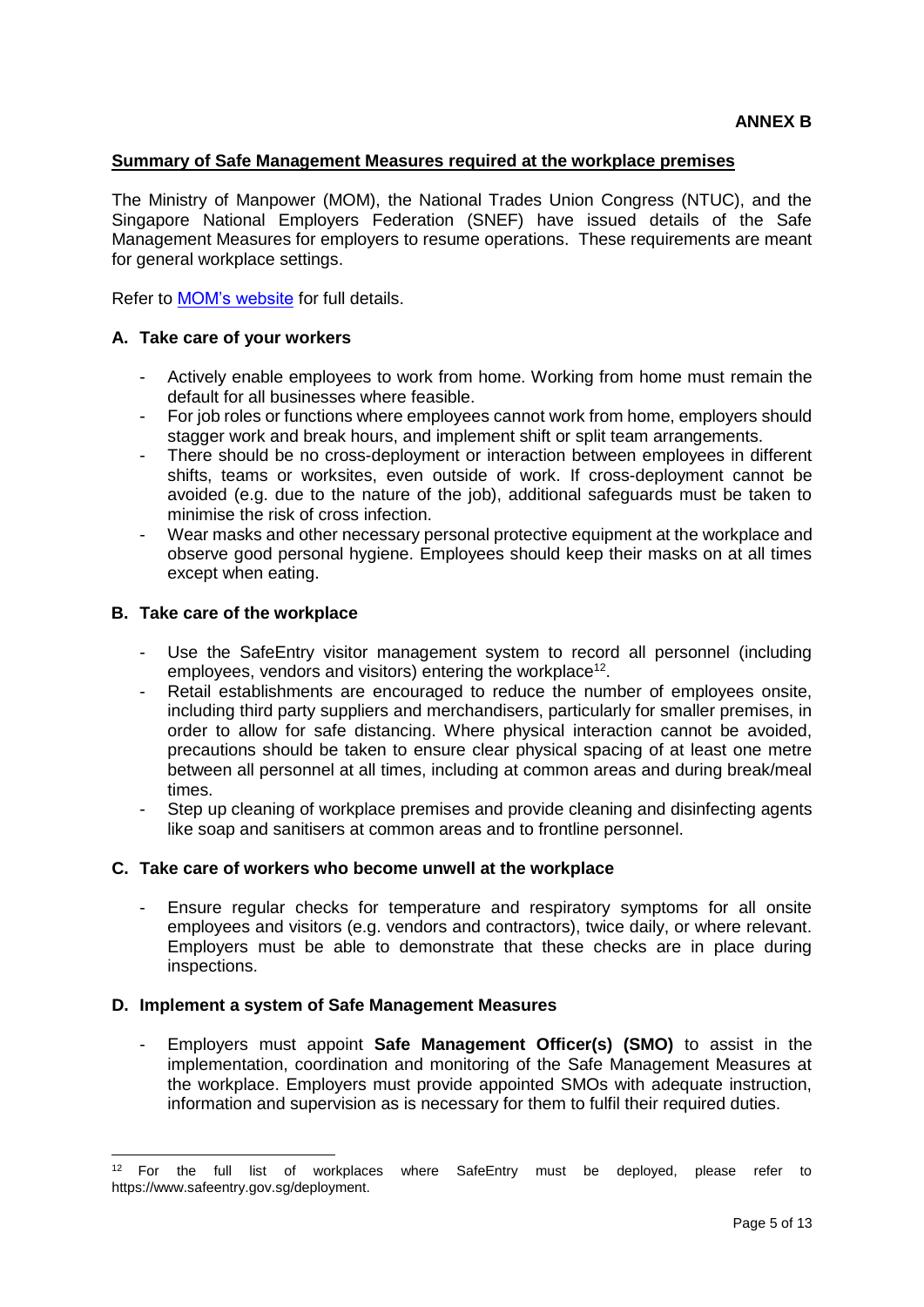## **Trade-Specific Safe Management Measures for Retail Establishments**

The table below contains the trade-specific Safe Management Measures recommended for the **customer-facing operations** of retail establishments. The measures indicated as "**MUST**" are requirements to be implemented, in addition to the measures listed in the main body of the advisory. The remaining measures should be implemented, where practicable.

| <b>Category</b>                                                  | <b>Customer-facing operations</b>                                                                                                                                                                                                                                                                                                                                                                                                                                                                                                                                                                                   |
|------------------------------------------------------------------|---------------------------------------------------------------------------------------------------------------------------------------------------------------------------------------------------------------------------------------------------------------------------------------------------------------------------------------------------------------------------------------------------------------------------------------------------------------------------------------------------------------------------------------------------------------------------------------------------------------------|
| <b>Malls, Standalone stores</b>                                  | Allow tenants to extend queues beyond their premises and mark queue spots outside their units, in order to<br>$\bullet$<br>manage the crowd. However, this should not cause congestion at other parts of the mall.<br>Put in place Standard Operating Procedures (SOPs) to identify hotspots and manage large crowds and<br>long queues both within and outside the malls; these may include re-directing customers to other outlets,<br>breaking the queues into several sections, putting up signs that indicate length of queuing time and<br>implementing queue or appointment management systems.              |
| Supermarkets,<br><b>Convenience stores,</b><br><b>Mini-marts</b> | Consider providing dedicated shopping hours for vulnerable groups, such as the elderly, persons with<br>disabilities and pregnant women.<br>Encourage customers to limit entry to one member per family.<br>Supermarkets<br>Put in place Standard Operating Procedures (SOPs) to identify hotspots and manage large crowds and<br>long queues both within and outside the supermarkets; these may include re-directing customers to other<br>outlets, breaking the queues into several sections, putting up signs that indicate length of queuing time<br>and implementing queue or appointment management systems. |
| <b>Books &amp; Stationeries</b>                                  | <b>Books &amp; Stationery</b><br>Book launches, reading or meet-the-author sessions, and promotional activities that would result in<br>congregation MUST NOT be organised.<br>Minimise browsing time by encouraging customers to read book summaries online and reduce browsing<br>in-store.                                                                                                                                                                                                                                                                                                                       |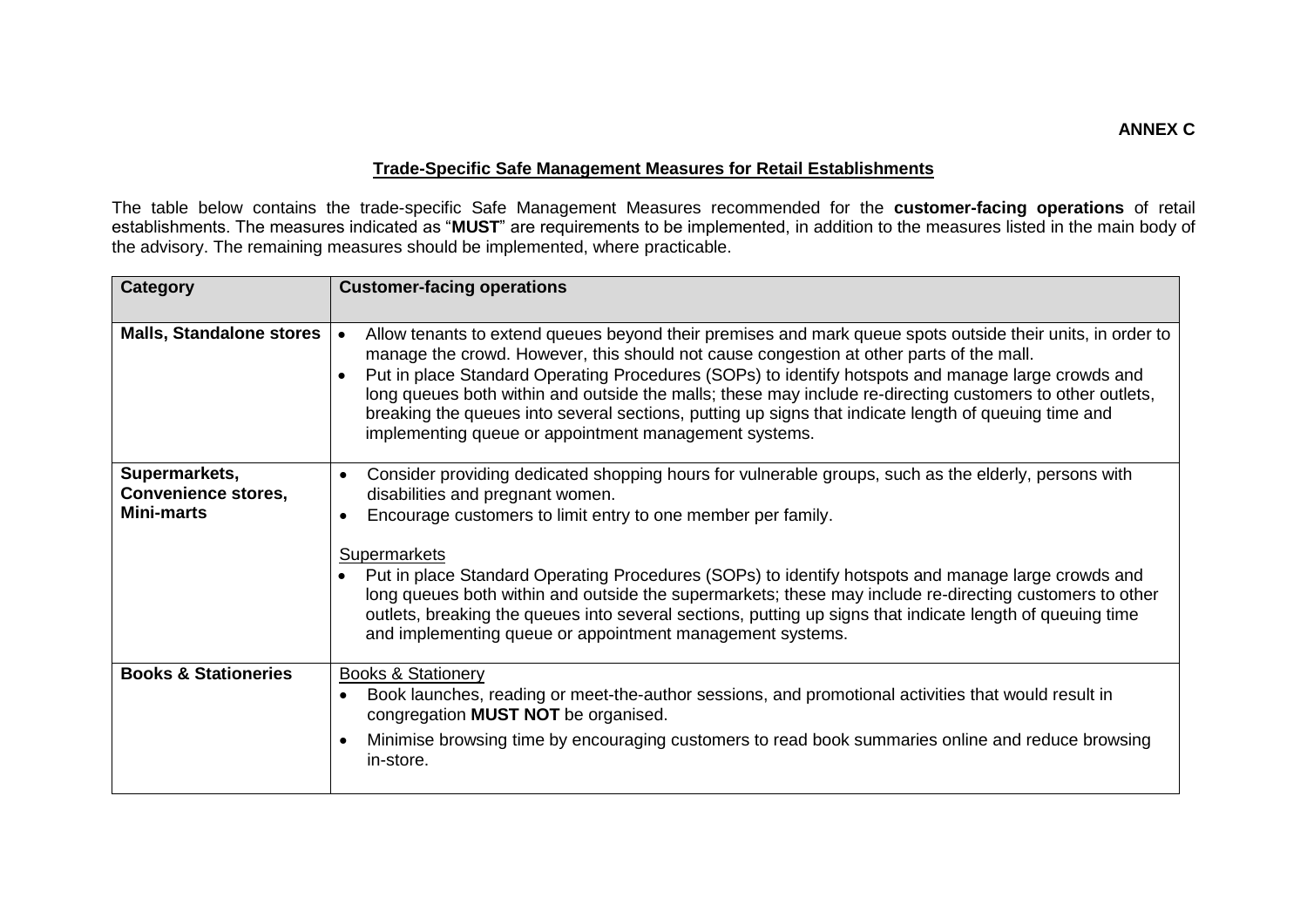| <b>Department stores</b>                           | Department stores                                                                                                                                                                                                                                                                                                                                                                                                                                |  |
|----------------------------------------------------|--------------------------------------------------------------------------------------------------------------------------------------------------------------------------------------------------------------------------------------------------------------------------------------------------------------------------------------------------------------------------------------------------------------------------------------------------|--|
|                                                    | Maker workshops, in-store product launches, or promotional activities that would result in congregation<br><b>MUST NOT</b> be organised.                                                                                                                                                                                                                                                                                                         |  |
|                                                    | Consider establishing separate check-out / collection counters for in-store purchases, redemptions, click-<br>$\bullet$<br>and-collect and home delivery, to minimise queues.                                                                                                                                                                                                                                                                    |  |
|                                                    | Put in place Standard Operating Procedures (SOPs) to identify hotspots and manage large crowds and<br>long queues both within and outside the department stores; these may include re-directing customers to<br>other outlets, breaking the queues into several sections, putting up signs that indicate length of queuing<br>time and implementing queue or appointment management systems.                                                     |  |
| <b>Fashion</b><br>(Apparel, Shoes,                 | Fitting rooms, seats and try-out areas should be spaced at least one metre apart and clearly demarcated.<br>Fitting rooms should be disinfected after each use.                                                                                                                                                                                                                                                                                  |  |
| <b>Jewellery, Accessories</b><br>and Optical wear) | Discourage the testing and trying of products. Products tried on by customers should be sanitised where<br>$\bullet$<br>possible, e.g. via steaming, cleaning, leaving overnight to air, or other reasonable sanitisation methods.<br>Implement click-and-collect systems (customers can browse and purchase items online and collect them<br>in stores) to reduce dwell time.<br>Encourage online purchases by having a flexible return policy. |  |
|                                                    | Apparel<br>Limit the number of apparels per fitting to minimise dwell time.<br>Employees conducting tailoring and measuring services should wear personal protective equipment, e.g.<br>masks at all times.                                                                                                                                                                                                                                      |  |
|                                                    | Jewellery, Watches, Accessories<br>Establishments offering piercing services MUST ensure that all tools are thoroughly disinfected before and<br>after each use.                                                                                                                                                                                                                                                                                 |  |
|                                                    | <b>Optical Wear</b><br>Equipment used for eye checks and consultations MUST be sanitised before each new customer is<br>served.                                                                                                                                                                                                                                                                                                                  |  |
| <b>Beauty Retail</b>                               | All testers and samples that require physical contact MUST be removed, e.g. skincare, make up, health<br>$\bullet$<br>drinks or health products.                                                                                                                                                                                                                                                                                                 |  |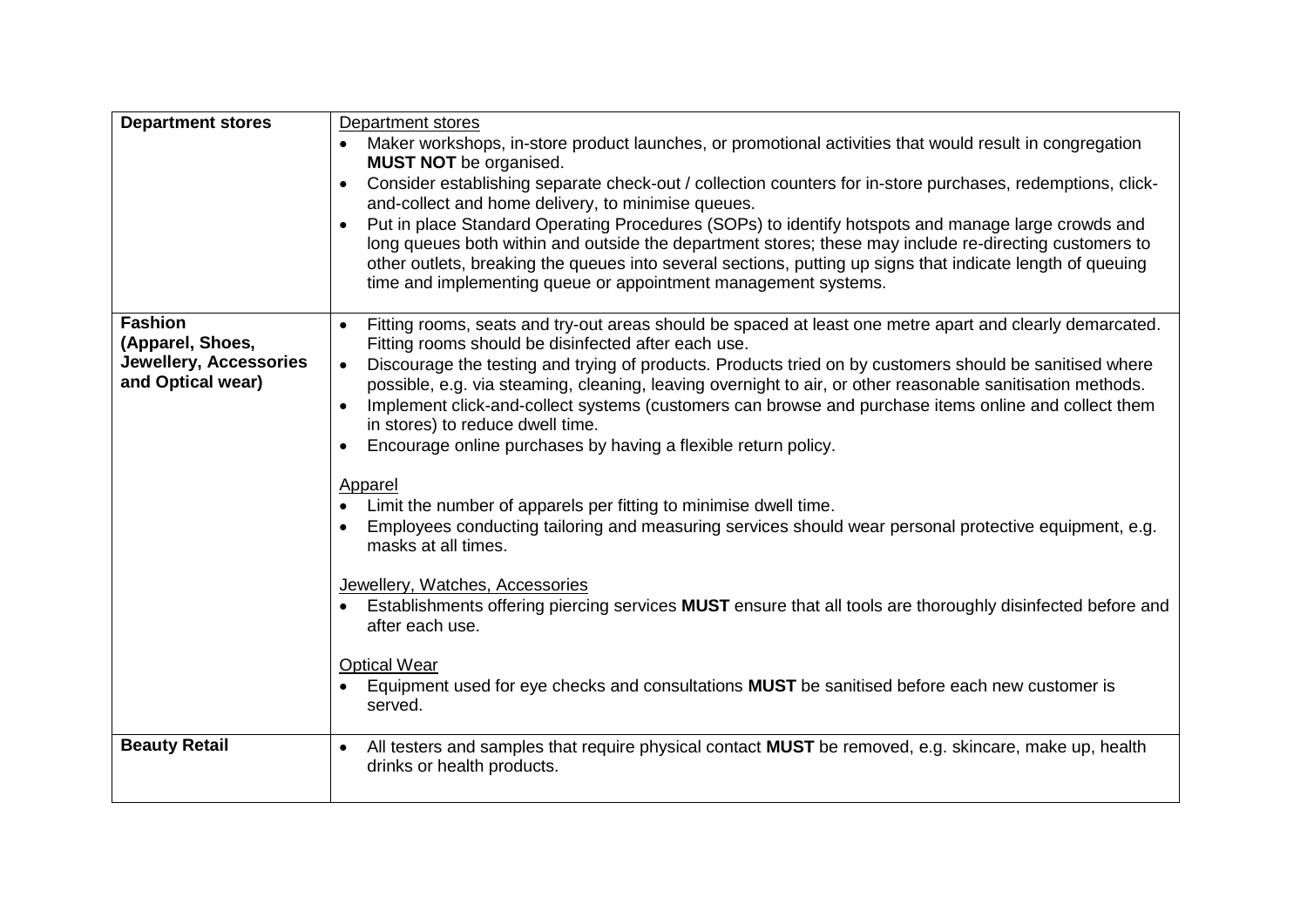|                                                                                                         | Individually packed samples, e.g. sachets, travel-sized products and gifts with purchase, may be<br>distributed to customers upon request/completion of purchase.<br>Note: For services on makeovers and trial facials, refer to the section on Beauty Services below.                                                                                                                                                                                                                                                                                                                                                                                                                                            |
|---------------------------------------------------------------------------------------------------------|-------------------------------------------------------------------------------------------------------------------------------------------------------------------------------------------------------------------------------------------------------------------------------------------------------------------------------------------------------------------------------------------------------------------------------------------------------------------------------------------------------------------------------------------------------------------------------------------------------------------------------------------------------------------------------------------------------------------|
| Pharmacy,<br><b>Traditional Chinese</b><br>Medicine (TCM),<br><b>Health Supplement</b><br><b>Retail</b> | Consider providing dedicated shopping hours for vulnerable groups, such as the elderly, persons with<br>disabilities and pregnant women.<br>Pharmacy<br>Encourage customers to opt for teleconsultation services and to book appointments with pharmacists,<br>where available.<br><b>TCM and Health Supplement Retail</b><br>Health drink/product sampling <b>MUST NOT</b> be allowed.<br>Allow customers to arrange for pickup and/or delivery for replenishment of medication and/or<br>supplements, or opt for teleconsultation services.<br>Consider breaking bulk and pre-packing items, e.g. dried goods and herbs into sealed packets with fixed<br>sizes, to minimise handling of products by customers. |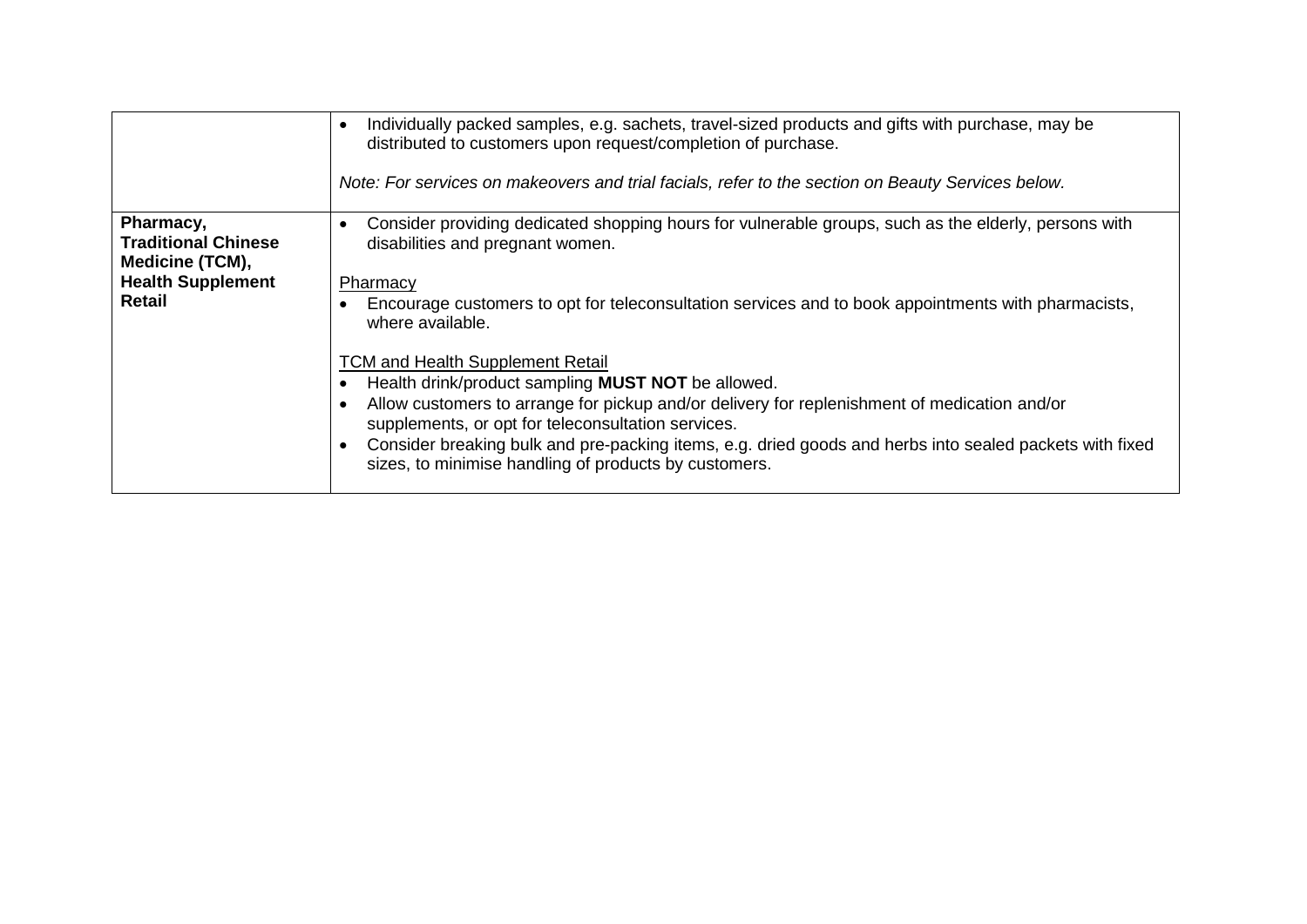## **Trade-Specific Safe Management Measures for Lifestyle-Related Services**

The table below contains the trade-specific Safe Management Measures recommended for customer-facing operations of lifestyle-related services The measures indicated as "**MUST**" are requirements to be implemented, on top of measures listed in the main body of the advisory. The remaining measures should be implemented, where practicable.

| <b>Beauty Services</b><br>$\bullet$                                                                                                                                                                                                                                                                                                                                                                                                                                                                                                                                                                                                                                                                                                                                                                                                                                                                                                                                                                                                                                                                                                                                                         | <b>Category</b>         | <b>Customer-facing operations</b>                                                                                                                                                                                                                                                                                                                                                                                                                                                                                                                                                                                                                                                                                                                                              |  |
|---------------------------------------------------------------------------------------------------------------------------------------------------------------------------------------------------------------------------------------------------------------------------------------------------------------------------------------------------------------------------------------------------------------------------------------------------------------------------------------------------------------------------------------------------------------------------------------------------------------------------------------------------------------------------------------------------------------------------------------------------------------------------------------------------------------------------------------------------------------------------------------------------------------------------------------------------------------------------------------------------------------------------------------------------------------------------------------------------------------------------------------------------------------------------------------------|-------------------------|--------------------------------------------------------------------------------------------------------------------------------------------------------------------------------------------------------------------------------------------------------------------------------------------------------------------------------------------------------------------------------------------------------------------------------------------------------------------------------------------------------------------------------------------------------------------------------------------------------------------------------------------------------------------------------------------------------------------------------------------------------------------------------|--|
| and Make-up, Nail<br>after use. Face masks for customers should be kept on in open settings (i.e. open-format salons where<br>Services, etc.)<br>customers are seated together but spaced at least one-metre apart).<br>Employees MUST sanitise their hands before and after each customer's treatment.<br>All operators MUST disinfect all tools and workstations before and after each service.<br>Employees should wear appropriate protective gear, where practicable.<br>systems or calling customers) to stagger customer appointments.<br>Ensure good ventilation in the premises, where practicable.<br>Assign one therapist to follow-through all treatments with the same customer, where practicable.<br>$\bullet$<br>newspapers.<br>Spa and Wellness<br>All clothing, towels and bedding <b>MUST</b> be changed after use by every customer.<br>All equipment MUST be cleaned and sanitised after use by every customer. Allow sufficient time within<br>operating hours for thorough cleaning.<br>out counters).<br>Encourage customers to sanitise hands before and after every service.<br>$\bullet$<br>$\bullet$<br>products are encouraged to prevent cross-contamination. | (Spa and Wellness, Hair | Customers receiving facial treatments or facial therapies in private rooms are allowed to remove their masks<br>during their treatment, but operators MUST ensure that the private room is thoroughly disinfected before and<br>Encourage appointment bookings, implement queue management and booking system (e.g. digital booking<br>Refrain from serving food and beverages to customers and remove shared items such as magazines and<br>Establish a schedule to disinfect common areas and high-touch points regularly (e.g. waiting areas, check-<br>When tools are used to apply beauty products on customers, employees should not dip the same tools more<br>than once into beauty product containers without sanitisation. Single-use massage oil, creams and beauty |  |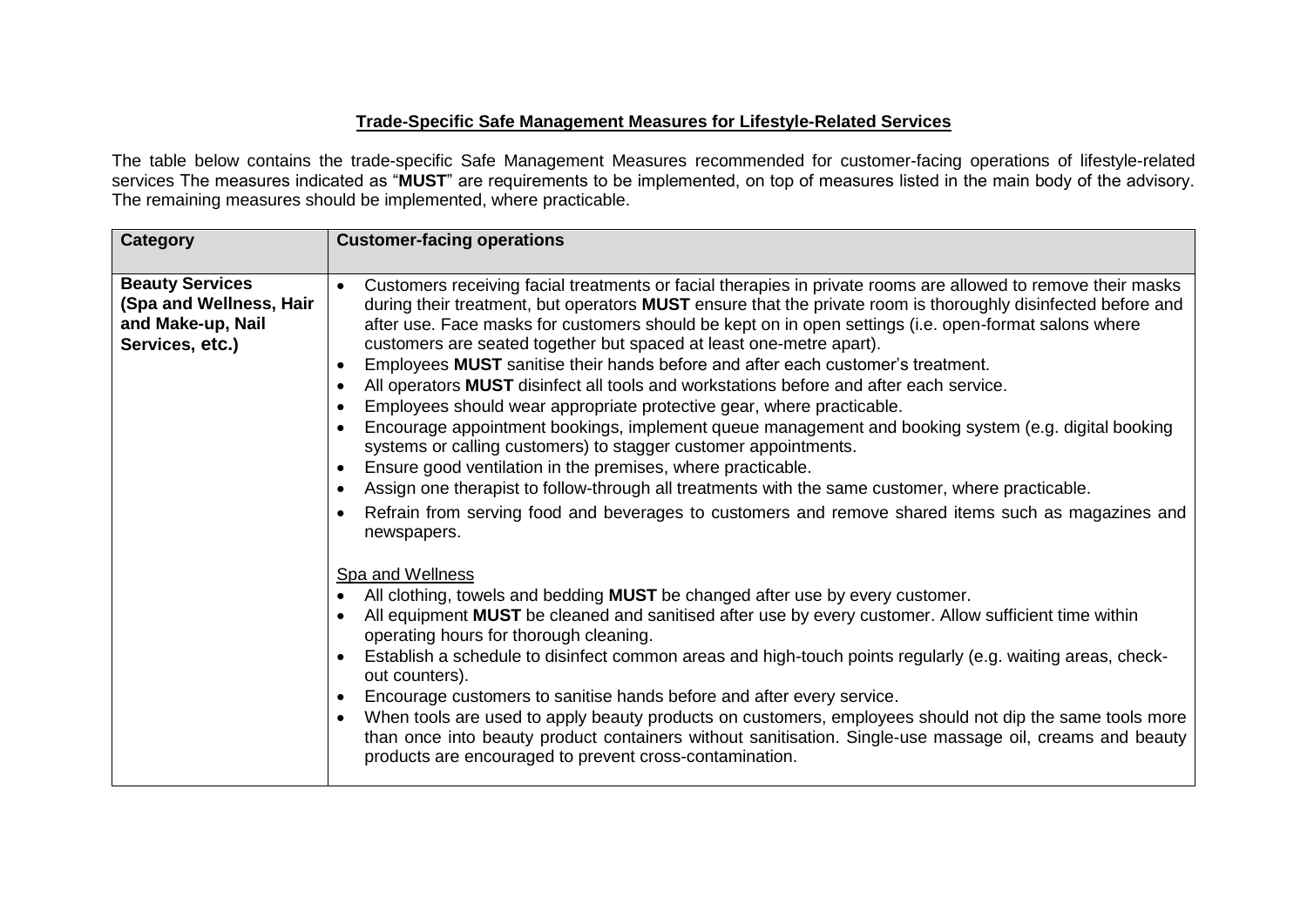|                                                                                                                        | Note: Massage Establishments should refer to the Singapore Police Force's website for updates on the Advisory<br>on Safe Management Measures for Massage Establishment Outlets.<br><b>Hairdressing Services</b><br>All capes and towels <b>MUST</b> be changed after every service.<br>$\bullet$<br>All hairdressing equipment, e.g. scissors, combs, brushes, MUST be disinfected and sanitised after use by<br>each customer.                                                                                                                                                                                                                                                                                         |
|------------------------------------------------------------------------------------------------------------------------|-------------------------------------------------------------------------------------------------------------------------------------------------------------------------------------------------------------------------------------------------------------------------------------------------------------------------------------------------------------------------------------------------------------------------------------------------------------------------------------------------------------------------------------------------------------------------------------------------------------------------------------------------------------------------------------------------------------------------|
|                                                                                                                        | Make-up Services<br>All capes and towels <b>MUST</b> be changed after every service.<br>$\bullet$<br>Brushes MUST be washed with soap after every use (encouraged to keep a spare set of brushes for<br>$\bullet$<br>alternate use) and sanitised before dipping into any cosmetic or beauty product.<br>Use single-use disposable applicators (e.g. disposable mascara wands, lip wands, face sponge), where<br>$\bullet$<br>practicable.<br>When tools are used to apply beauty products on customers, employees should not dip the same tools more<br>$\bullet$<br>than once into beauty product containers without sanitisation.                                                                                    |
|                                                                                                                        | <b>Nail Services</b><br>Tools such as nail files, emery boards, buffers and other disposables MUST be disinfected or replaced after<br>each use.<br>Employees MUST remove their aprons before going for breaks, meals, etc. Aprons MUST be sprayed with<br>$\bullet$<br>disinfectant daily and kept clean.<br>Manicure stations – MUST cover common contact areas, such as hand-rests, with a towel or disposable<br>$\bullet$<br>covers, and replace them after each customer.<br>Pedicure stations – MUST disinfect foot basin and wipe down the pedicure chair after each customer.<br>$\bullet$<br>Use alternate workspace stations to ensure a safe distance of at least one metre between customers.<br>$\bullet$ |
| <b>Financial Services</b><br>(Licensed<br>moneylenders, Money<br>changers, Pawnbrokers,<br><b>Remittance services)</b> | Encourage customers to sanitise hands before and after handling currency notes and coins.<br>$\bullet$<br><b>Licensed Moneylenders</b><br>Encourage the use of digital payments and/or online transfers.<br>$\bullet$<br>Encourage customers to book appointments.<br>Consider allowing online submission of documents for credit verification.<br>$\bullet$                                                                                                                                                                                                                                                                                                                                                            |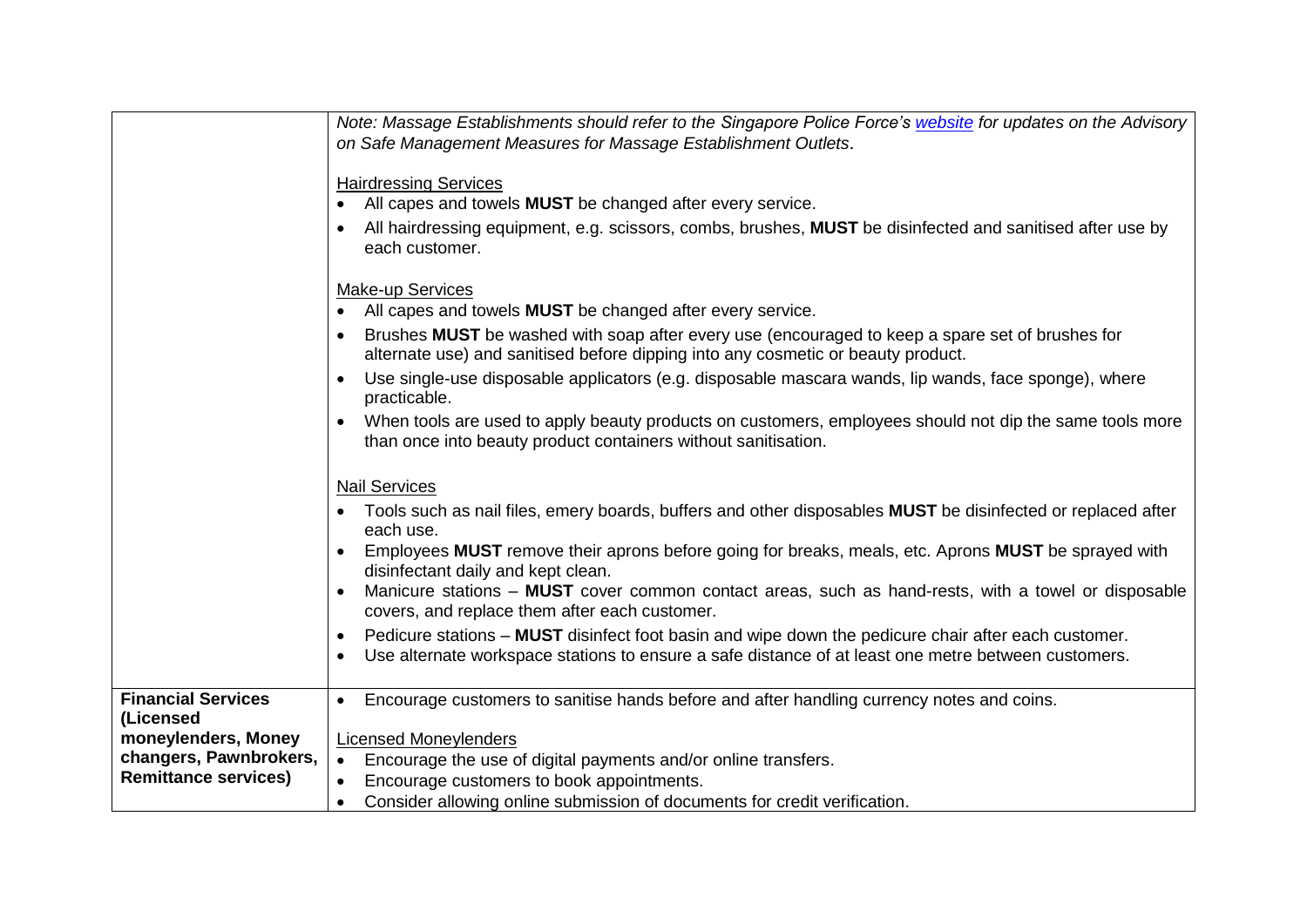|                                                                                                            | <b>Money Changers</b><br>Encourage employees to practise good hand hygiene, e.g. by using hand sanitiser after handling cash, and<br>$\bullet$<br>avoid touching the face with their hands. |
|------------------------------------------------------------------------------------------------------------|---------------------------------------------------------------------------------------------------------------------------------------------------------------------------------------------|
|                                                                                                            | Pawnbrokers<br>Encourage the use of digital payments and/or online transfers.<br>Encourage customers to book appointments.                                                                  |
|                                                                                                            | Remittance services                                                                                                                                                                         |
|                                                                                                            | Encourage customers to book appointments.                                                                                                                                                   |
|                                                                                                            | Consider implementing e-services (website/app) to facilitate online remittance.                                                                                                             |
| <b>Pet Grooming</b>                                                                                        | Refer to Operational Guidelines for Pet Establishments Providing Pet Grooming Services and Animal<br>Physiotherapy and Rehabilitation Services (NPARKS) for more details.                   |
| <b>Preschools and Early</b><br><b>Intervention Centres</b>                                                 | Refer to Phased Reopening of Preschools and Early Intervention Centres from 2 June 2020 (ECDA) for more<br>details.                                                                         |
| <b>Sport and Physical</b><br><b>Exercise / Activities</b><br><b>(Gyms &amp; Fitness</b><br><b>Centres)</b> | Refer to Advisory for Sport and Physical Exercise Activities (Sport Singapore) for more details.                                                                                            |
| <b>Traditional Chinese</b>                                                                                 | Refer to General Advisory on Good Clinical Practice and Control for TCM Practice (2020) (MOH / Traditional                                                                                  |
| <b>Medicine (TCM) Clinics</b>                                                                              | Chinese Medicine Practitioners Board) for more details.                                                                                                                                     |
| <b>Tuition and Enrichment</b>                                                                              | Refer to <b>Press Releases</b> (MOE) for updates.                                                                                                                                           |
| <b>Centres, Childcare</b><br><b>Centres</b>                                                                |                                                                                                                                                                                             |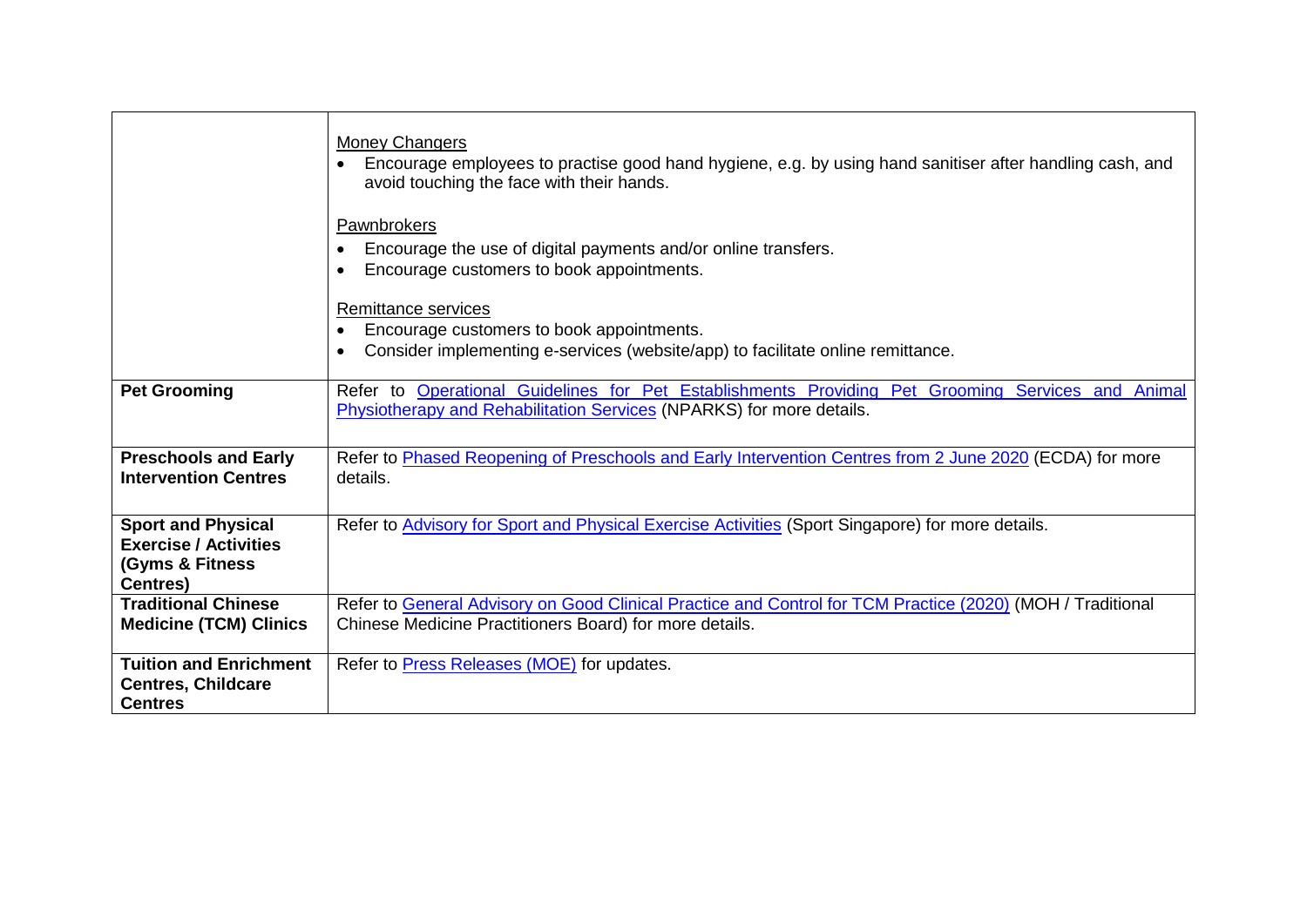**Annex D**

## **RETAIL ESTABLISHMENTS & LIFESTYLE-RELATED SERVICES**

## **Checklist of Safe Management Measures Required for Resumption of Business Activities – Customer-facing Operations**

| <b>Requirement</b>                                                                                                                                                                                                                                                                                                                                                                                                          | <b>Useful Evidence to Demonstrate Compliance</b>                                                                                                                                                                                                                                                                                                                                                                                                                            |
|-----------------------------------------------------------------------------------------------------------------------------------------------------------------------------------------------------------------------------------------------------------------------------------------------------------------------------------------------------------------------------------------------------------------------------|-----------------------------------------------------------------------------------------------------------------------------------------------------------------------------------------------------------------------------------------------------------------------------------------------------------------------------------------------------------------------------------------------------------------------------------------------------------------------------|
| To resume business activities, all companies must fulfil these requirements below.<br>Note: The Government will take action against errant employers, including the cessation of<br>operations and enforcement.                                                                                                                                                                                                             | Companies can prepare the following to show<br>that they have fulfilled the requirements:<br>Documentation of processes/data, demonstration<br>of practices and sharing of understanding through<br><i>interviews</i>                                                                                                                                                                                                                                                       |
| Implement crowd and queue management<br>A.                                                                                                                                                                                                                                                                                                                                                                                  |                                                                                                                                                                                                                                                                                                                                                                                                                                                                             |
| Clearly demarcate queue lines for customers at entrances, cashier counters, weighing<br>1.<br>counters, fitting rooms and where required, and ensure one-metre spacing between<br>customers (e.g. through floor markers).<br>All common play areas for children/toddlers/infants in retail stores or malls must be<br>closed.<br>Have an SOP in place to manage long queues and large crowds outside stores and/or<br>mall. | Show or describe what systems or digital<br>solutions have been put in place to manage<br>queues, crowds and to minimise physical contact.<br>Show or describe SOPs on additional safeguards/<br>measures in the event a crowd gathers. These<br>may include re-directing customers to other<br>outlets, breaking the queues into several sections,<br>putting up signs that indicate length of queuing<br>time and implementing queue or appointment<br>management systems |
| <b>Contact tracing and Health checks</b><br>В.                                                                                                                                                                                                                                                                                                                                                                              |                                                                                                                                                                                                                                                                                                                                                                                                                                                                             |
| Malls, large standalone stores <sup>13</sup> , supermarkets, stores providing beauty services, and<br>2.<br>other large retail stores with > 930sqm (or 10,000 sqft) of Gross Floor Area must                                                                                                                                                                                                                               | Show or describe how requirements on SafeEntry<br>and temperature declarations are communicated<br>to customers.                                                                                                                                                                                                                                                                                                                                                            |

<sup>&</sup>lt;sup>13</sup> These refer to stores that occupy entire buildings, e.g. IKEA, Decathlon Innovation Lab.

 $\overline{a}$